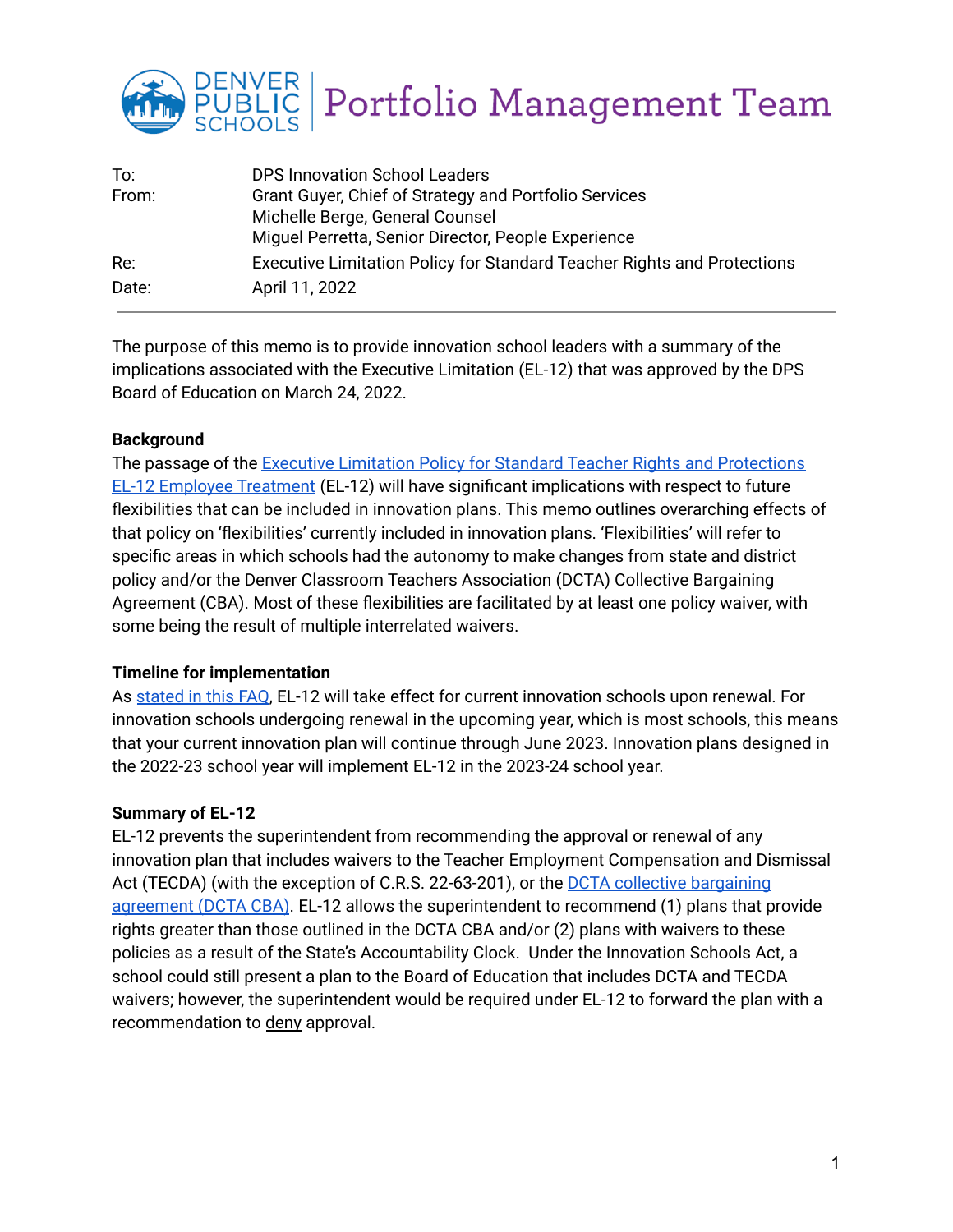## **Flexibilities still permitted**

Schools may continue to request waivers from all policies that do not require a waiver from either TECDA or the DCTA collective bargaining agreement, provided school leaders follow the consent process outlined in the [Innovation](https://www.cde.state.co.us/choice/innovationschoolsstatute) Schools Act of 2008.

**Flexibility**: Principals have flexibility from attending district professional development

Related policies that may still be waived:

22-32-109(1)(jj): Identify Areas in which the Principal/s Require Training or Development

**Flexibility**: The school is guaranteed autonomy over the educational program including selecting curriculum and textbooks, unit planning, pacing guides, etc. This flexibility does not override the district's universal flexibilities process which is currently available to all schools, but would maintain schools' curriculum flexibility if the district ever changed central policies relating to choice of curriculum

Related policies that may still be waived:

- 22-32-109(1)(t): Determine Educational Program and Prescribe Textbooks;
- Section 22-32-109(1)(aa): Adopt Content Standards and Plan for Implementation of Content Standards

**Flexibility**: Schools may not require a teaching license for supplemental and enrichment instruction only

Related policies that may still be waived:

- GDF/GCF: Staff Recruitment/Hiring;
- 22-63-402: Disbursements
- 22-63-201: Employment License; (**Note:** this policy in TECDA has been specifically flagged in EL-12 as waivable)

**Flexibility**: Schools can budget on the actual cost of teacher salaries rather than district average teacher salaries, allowing some schools to maximize their budget

Related policies that may still be waived:

 $\bullet$  N/A

**Flexibility**: Schools can create unique job descriptions when unique support staff roles are needed to effectively implement the innovation plan

Related policies that may still be waived:

● Section 22-32-109(1)(f): Local Board Duties Concerning Selection of Personnel and Pay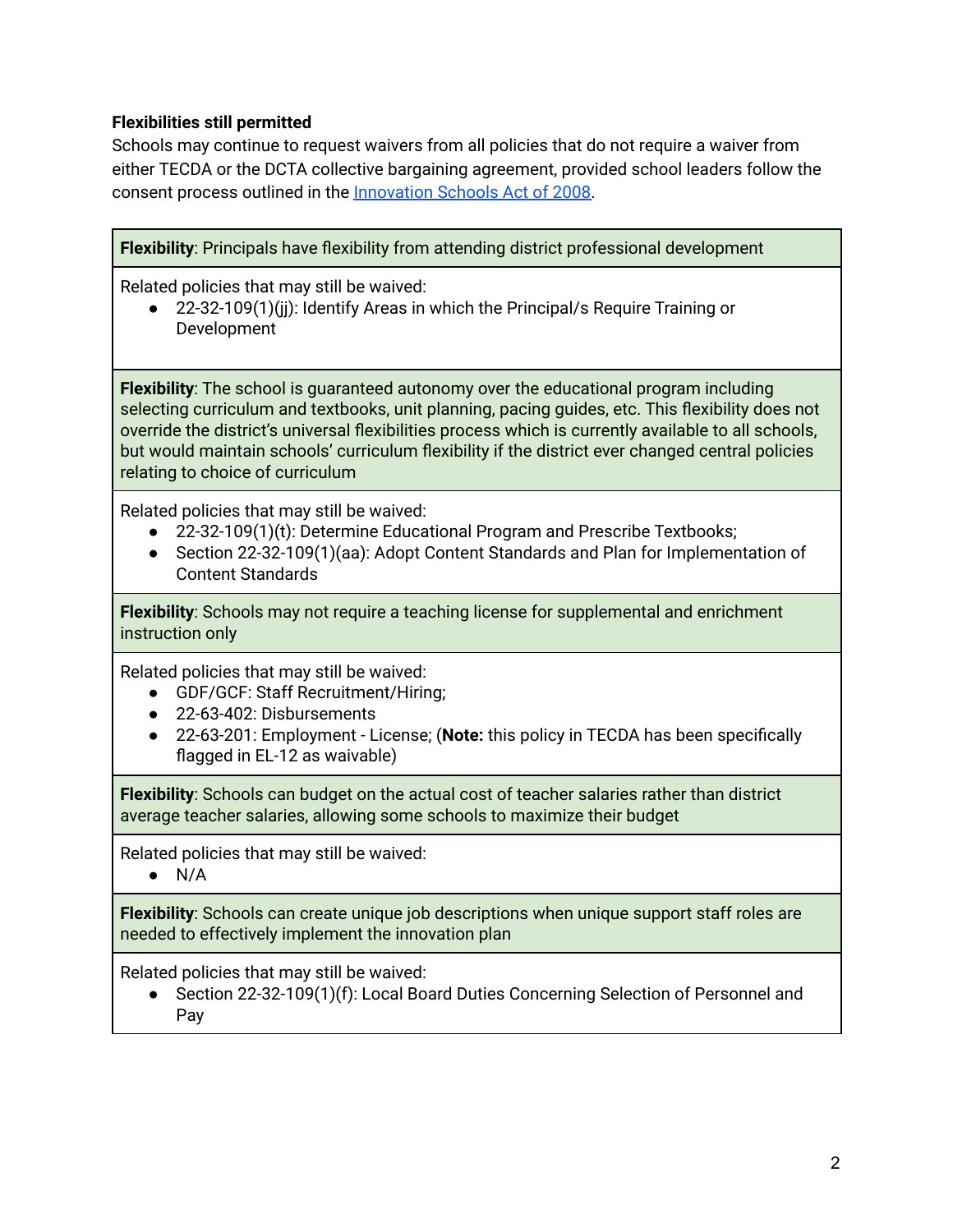## **Flexibilities no longer permitted**

The following innovation flexibilities were enabled primarily through waivers to TECDA or the DCTA CBA. As directed by Executive Limitation 12, the superintendent will not recommend the approval of plans that include these flexibilities. Additionally, the associated waivers for these flexibilities will not be recommended for DPS Board approval.

Outside of the innovation school processes, there is a provision in the DCTA agreement that has a process for waiving provisions of the DCTA agreement. Section 2-4-1 says: "Unless otherwise provided in this Agreement, requests for waivers from this Agreement shall be made by the principal and the Association Representative to the Board of Education and the Association." Any waivers from the DCTA agreement would need to be approved by both the DCTA Board and the DPS Board of Education. District staff will develop a process outlining how schools may pursue these waivers.

The flexibilities reflected below represent the 2017-22 DCTA Master Agreement, which may change in the current round of negotiations. If you have any feedback for the current round of negotiations, please email: Employee\_Relations@dpsk12.org

**No longer flexible**: Schools could allow DPS HR and DCTA to remedy a grievance without resorting to arbitration level III, as defined in the DCTA CBA Article 7: Grievance Policy

Related policies that can no longer be waived:

● Article 7: Grievance Policy

**No longer flexible**: Schools could use the DPS basic fairness policy for investigations, corrective action, and administrative leave instead of completing the process outlined in the DCTA CBA Article 11: Complaints Against Teachers/ Administrative Leave/ Teachers/ Administrative Leave

Related policies that can no longer be waived:

● Article 11: Complaints Against Teachers/ Administrative Leave/ Teachers/ Administrative Leave

**No longer flexible**: Schools could make Reduction in Building (RIB) decisions based on school determined needs identified with the CSC using a school defined process instead of the process defined in the DCTA CBA

Related policies that can no longer be waived:

● Article 13-8 Personnel Committee

**No longer flexible**: Schools could set school-defined collaborative planning time; extend school day with school-defined pay

Related policies that can no longer be waived:

● Article 8: Professional Standards- Calendar, Year, Day, Class Size & Load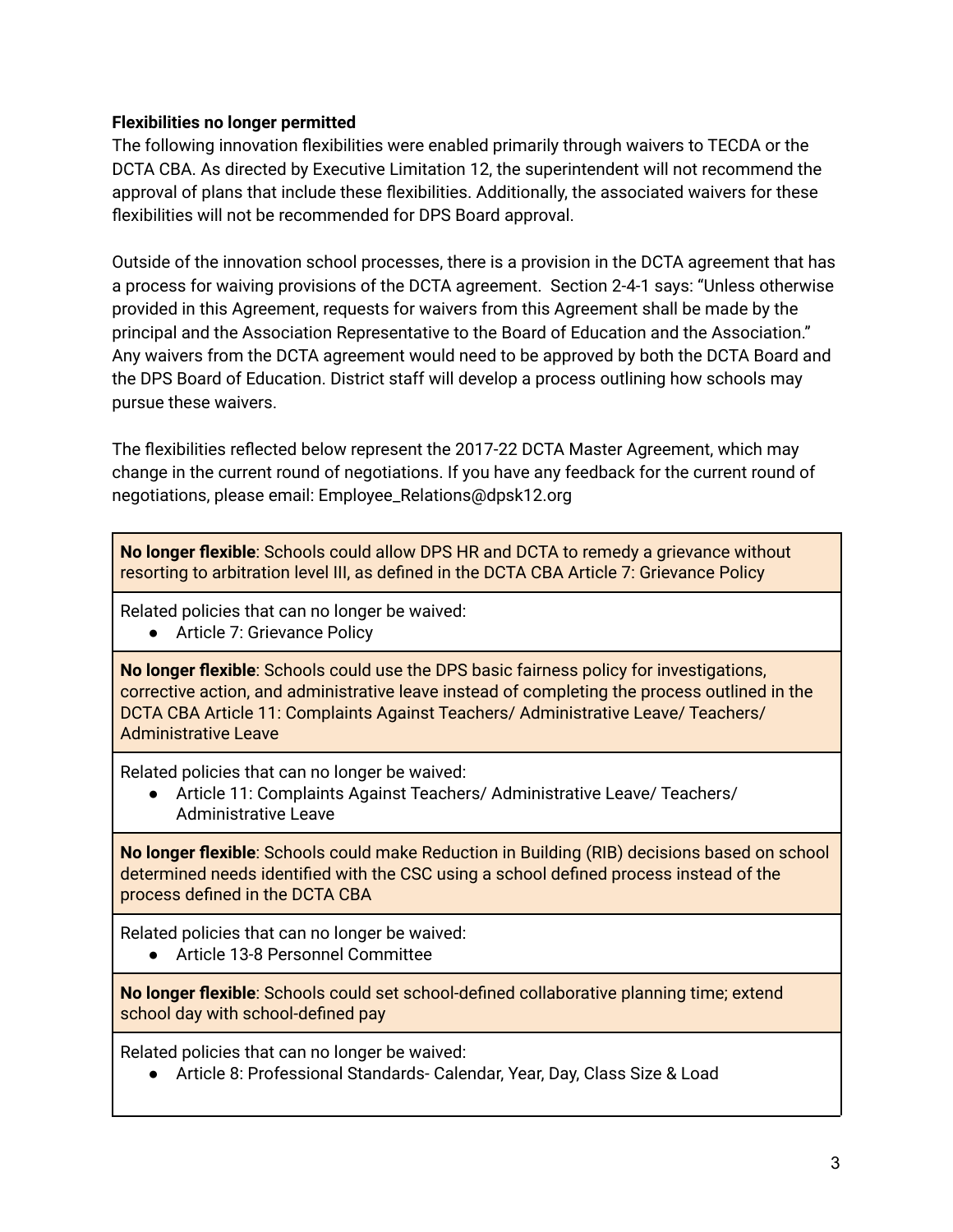Note: Schools can still provide more planning time than allotted for in the contract as long as they comply with all the other expectations in the contract.

**No Longer Flexible**: Schools could develop a school-specific calendar

Related policies that can no longer be waived:

- Article 1-7: Definition of "School year";
- Article 8: Professional Standards- Calendar, year, Day, Class Size & Load

**No longer flexible**: Schools could hire employees on school-determined status (at-will or annual contracts)

Related policies that can no longer be waived:

- Article 10: Teacher Evaluation;
- 22-63-202: Contracts in Writing & Renewal and Nonrenewal;
- 22-63-203: Contracts in Writing & Renewal and Nonrenewal;
- 22-63-301: Grounds & Procedure for dismissal:
- 22-63-302: Grounds & Procedure for dismissal

**A Note re: Acquiring and Losing Non-Probationary Status,** which is a part of the TECDA law. Prior to the passage of the Executive Limitation 12, DCTA and the district signed an [MOU](https://docs.google.com/document/d/1n-xwDHPwKHmFooJ5j6GS9JNooXL2ZdSVYWOntMu75pQ/edit) that says teachers' years of service in an innovation school (that waives TECDA) will count toward gaining and losing non-probationary status. However, when an innovation school waived TECDA, the rights associated with non-probationary status did not apply to the teacher while they were at an innovation school that waived TECDA. Only when the teacher moved to a school that recognizes TECDA were they able to take advantage of the rights associated with non-probationary status under TECDA. This MOU will remain in effect and teachers at innovation schools that waived TECDA will continue to accrue years toward their non-probationary status while they are waiting for their innovation plans to be renewed.

Once the innovation school goes through the renewal process and the TECDA waivers are eliminated in accordance with EL-12, teachers who have accrued three years of effective evaluations will start receiving the benefits of non-probationary status.

For example, teacher A has been at an innovation school for four years and has received effective ratings every year. While teacher A is at the innovation school that waived TECDA, the teacher does not have rights associated with non-probationary status (e.g. access to a limited term assignment and higher protections against dismissal). However, when teacher A transfers to a school that does have TECDA, the teacher will be able to count the four effective years of service and will immediately start as a non-probationary teacher at that school. Similarly, when teacher A's innovation school goes through renewal in the upcoming years and the TECDA waivers are eliminated from the plan, teacher A will be able to count the past years of effective service, will immediately qualify as non-probationary, and will start receiving all the benefits of being a non-probationary teacher.

**No longer flexible**: Schools could refuse the direct placement of teachers from the district

Related policies that can no longer be waived: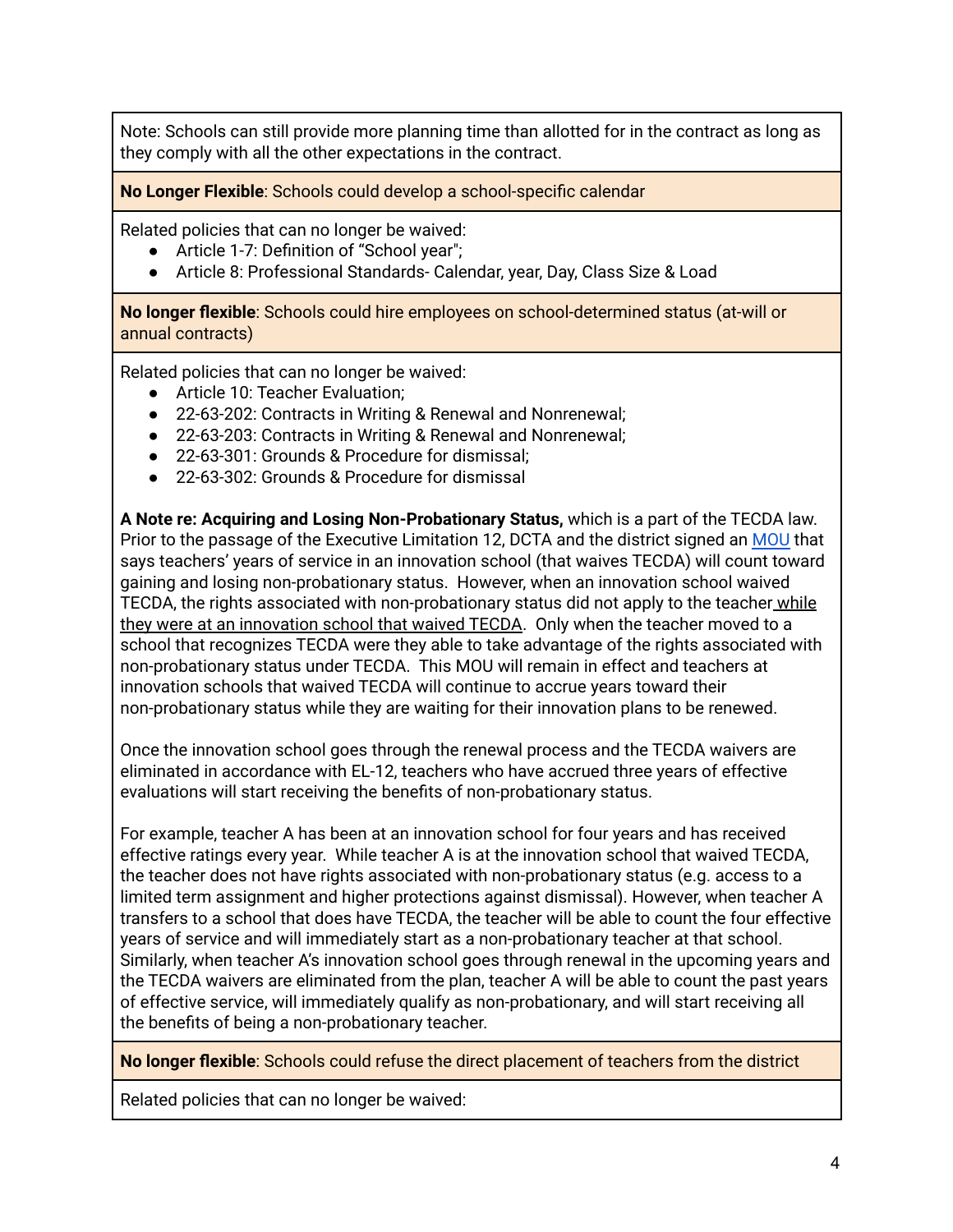22-63-206: Transfer of Teachers - Compensation

**No longer flexible**: Schools could implement an alternative discipline plan that would not result in the expectation that students could be removed from a teachers' roster for the remainder of the term after three removals from a class related to "disruptive" behavior

Related policies that can no longer be waived:

● Article 18-3/18-4: Student Discipline

**No longer flexible**: Schools could recruit and make offers to applicants outside the district hiring timeline & process

Related policies that can no longer be waived:

● Article 13-7 Hiring timelines

**No longer flexible**: Schools could allow peer evaluators or other school identified LEAP evaluators to conduct staff evaluations and complete the minimum number of LEAP observations necessary to generate an end of year score

Related policies that can no longer be waived:

● Article 10: Teacher Evaluation

**No longer flexible**: Schools could determine extra compensation for extended time, additional responsibilities, and incentives for teachers. This compensation could be in the form of a lump sum stipend and would require the school to complete a compensation philosophy with HR oversight

Related policies that can no longer be waived:

- Article 28: Extra Duty Compensation;
- 22-63-401: Teachers Subject to Adopted Salary Schedule

Note: Schools could still pay extra duty at an hourly rate that is higher than the hourly rate in the DCTA contract. But they could not pay for that work through a flat stipend.

**No Longer Flexible**: Schools had flexibility to define responsibilities & membership of school committees differently – for example merging multiple committees into one group (CSC and SLT into one); provide school defined committee input into recommendations regarding principal hiring.

Related policies that can no longer be waived:

● Article 5-5: School Leadership Team

Note: Schools can still increase the responsibilities of the CSC, such as involvement of the CSC in principal hiring.